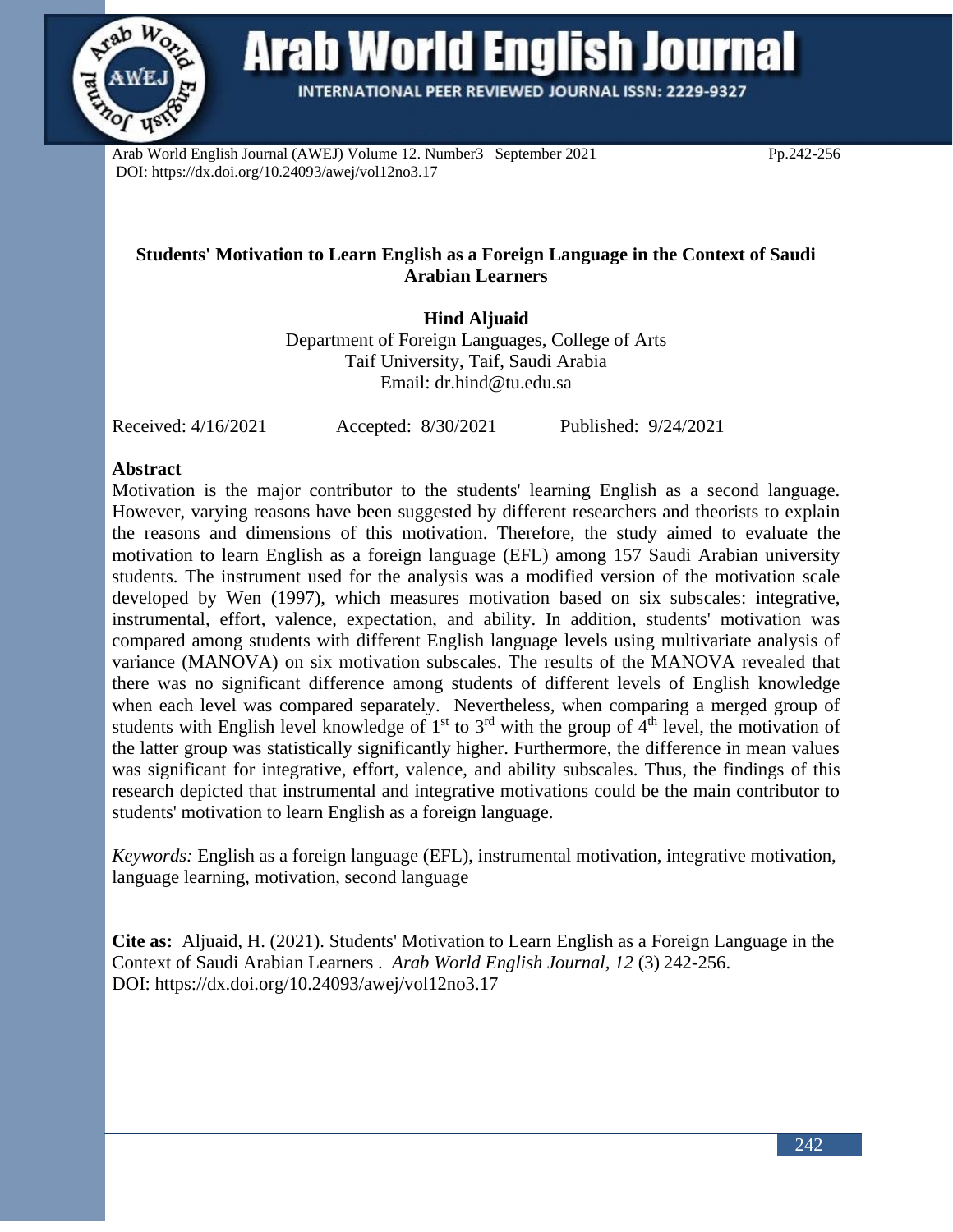#### **Introduction**

 It is unclear what part motivation plays in a learner acquiring a second language. Second Language Acquisition (SLA) theorists see motivation as an element that only affects other factors that come into play when developing a second language. However, it is safe to say that their view of motivation is limited; students have a great desire to be more in control of their learning process. They long to know what direction will help them advance further in their language acquisition. A learner's efforts and decisions are the main contributors to acquiring a second language. They are who decide which books they are going to read, which courses they are going to pursue, etc., and motivation has a huge role in that.

Research into what role motivation plays in SLA has shown two types of motivation: integrative and instrumental (Gardner & Lambert, 1959). Integrative motivation is the type of motivation that makes a learner try to acquire some of the cultural aspects of the people who speak the language they are trying to develop natively. On the other hand, instrumental motivation empowers a learner to learn a second language by aiming to attain a certain goalgetting employed. Therefore, Gardner and Lambert proposed that in addition to learning a second language, learners must take on the integrative approach whereby they try to recognize how cultural beliefs play a part in developing the language they are trying to take on. Therefore, both the integrative and instrumental being incorporated by a learner further boosts his acquisition of a second language.

However, other studies have mixed outcomes regarding Gardner's motivation models of acquiring a second language. Some researchers, such as Oller Jr (1981) and Au (1988), have shown that integrative motivation is not superior to the instrumental motivation approach. Some studies indicate that instrumental motivation is even more critical when acquiring English as a foreign language (EFL) than integrative motivation. Therefore, many researchers conclude that motivation, especially the model proposed by Gardner, is inconsistent depending on the learner, context, and tasks to be accomplished in the learning process.

Other models have proposed that learning English as a foreign language entails three components.

- Language level entails the instrumental and integrative categories
- Learner level contains the learners desire to achieve more and their confidence
- Learning-situation level comprises the course contents, teachers, and groups with which a learner is involved.

In particular, this research aimed to answer the following questions:

- 1. To what extent are the determinants of learners' motivation to acquire a foreign language (integrative motivation, instrumental motivation, effort, valence, expectancy, ability) internally related?
- 2. Is there a difference among students with different proficiency levels in their motivation to learn EFL?

The first question seeks to understand how an individual's characteristics influence the toll that the motivation takes on the individual to influence the learner's acquisition of a foreign language. The second question seeks to assess if there is a varying degree of motivation between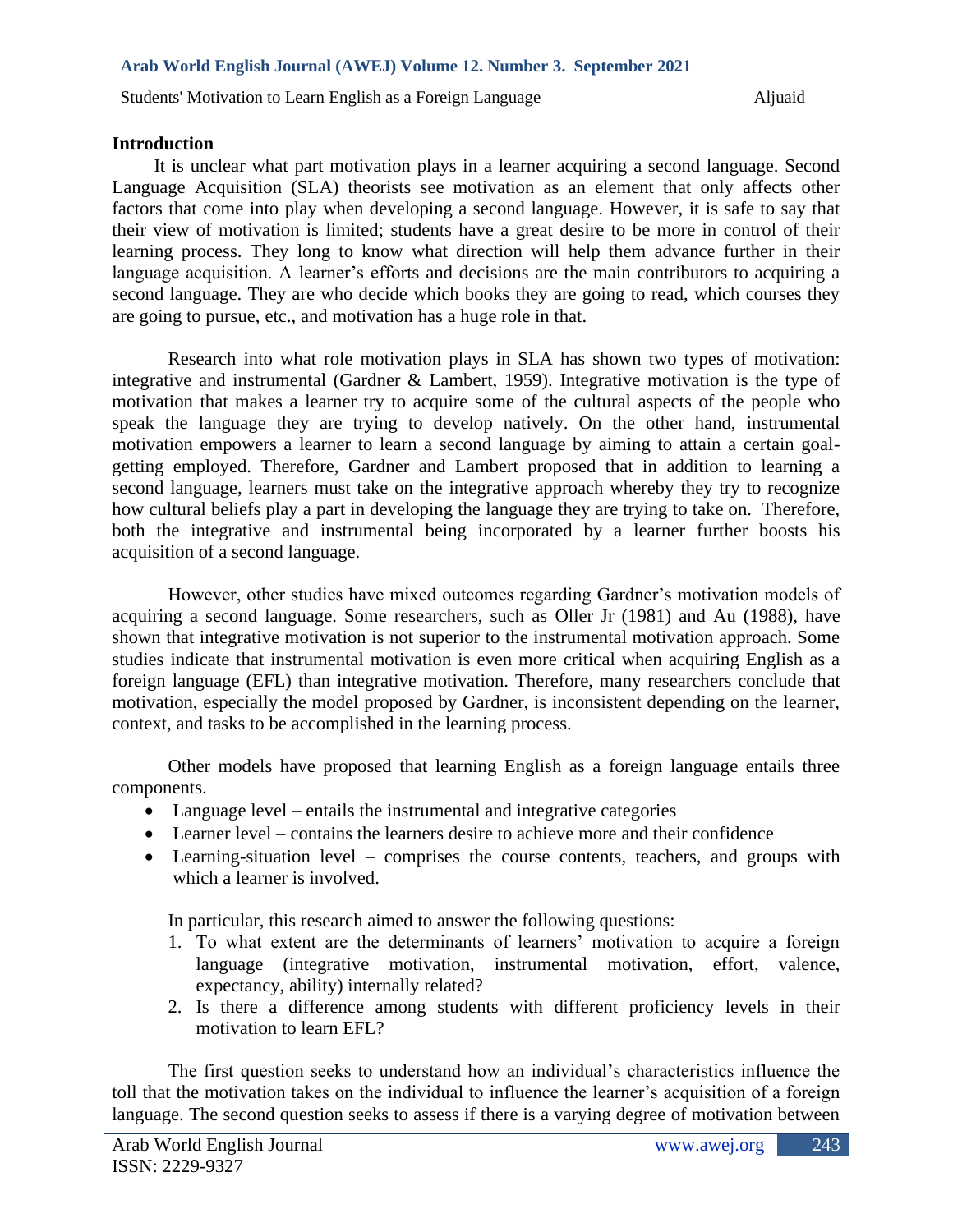a person who is a proficient learner of English and a person who is not all that good. Some studies have shown a slight relationship between integrative motivation and greater proficiency in foreign languages. However, it is still unclear if these findings can be applied to university students taking on English as a foreign language.

The study proposed the following hypothesis in light of the discussions concerning the part motivation plays in the acquisition of a foreign language:

- An individual's level of motivation and their proficiency in a foreign language does not portray much disparity,
- Merged groups of students taking on EFL showcase no difference in their level of motivation depending on their level of proficiency
- The integrative motivation approach to acquiring a foreign language is more superior to the instrumental motivation approach.

# **Literature Review**

A growing set of peer-reviewed literature has evidenced the increasing trends of English learning as a second language among university students at various levels. Furthermore, it has depicted multiple factors responsible for this ever-growing motivation.

Anjomshoa and Sadighi (2015) argued that motivation is essential for learning English as a foreign language (EFL). They opined that intrinsic and extrinsic motivation contributes to students' learning attitude towards English as a foreign language.

Nawaz, Amin, and Tatla (2015) investigated the factors that influenced students' motivation to learn English as a second language among 400 respondents. They employed a mix of qualitative and quantitative approaches. They found that integrity, international exposure, English anxiety, interest, and travel orientation contributed to the students' motivation to develop English as their second language. Claro (2016) also found that integrativeness is one of the primary indicators behind engineering students' learning attitude towards the English language. Batubara, Derin, Putri, and Yudar (2020) also performed a study and identified five crucial factors that influence students' motivation towards English learning as a second language. They reported these five factors, including the presence of teachers, personal learning attitude, Montessori materials, classroom environment, and friends' influence.

In another study conducted by Pham (2016), a particular emphasis was placed on sociocultural factors contributing to the students' motivation to adopt English as a second language in high schools. Based on their findings, they pointed out that encouragement from parents, nearpeer effect and the perceived value of English for the achievement of their personal goals played a pivotal role in students' motivation to learn English as their second language along with their primary language.

Suryasa, Prayoga, and Werdistira (2017) conducted a study to evaluate the students' motivation to learn English as a second language among 30 respondents. The questionnaire was derived from the Attitude/Motivation Test Battery (AMTB) design. The results depicted that students were primarily motivated towards English learning as a second language due to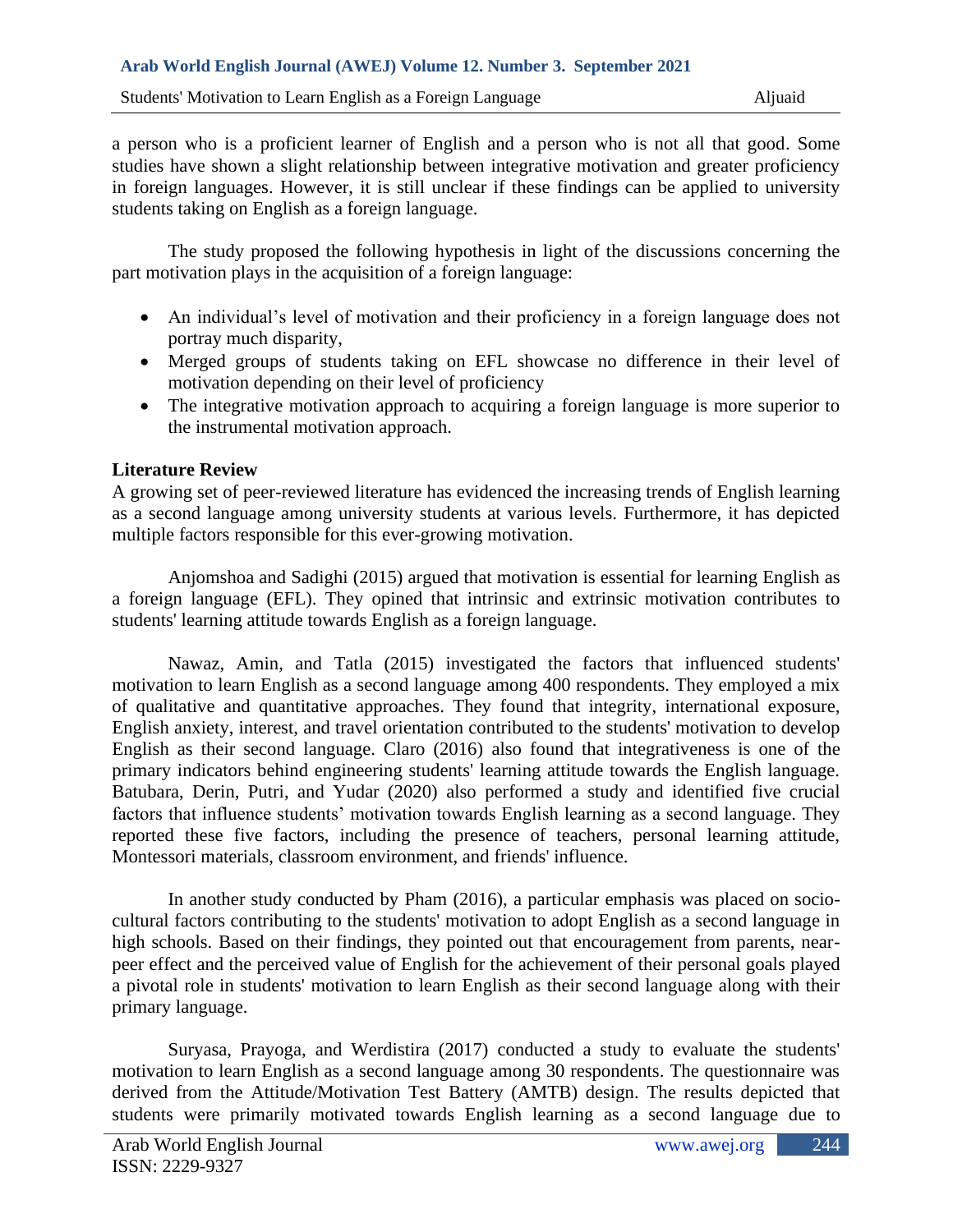instrumental motivation. They concluded that from such an analysis, valuable strategies to improve students' motivation could be devised.

Ngo, Spooner-Lane, and Mergler (2017) investigated a study to evaluate the motivation for English learning as a second language among English majoring and non-English majoring students. For this purpose, they employed a quantitative design to assess various types of motivation. They found that both great groups had high motivation for English learning as they needed it to prepare for future professions. Moreover, those students who had intrinsic motivation invested the most increased effort to learn English.

Jin (2014) also executed a study to assess integrative and instrumental motivation among non-English majoring students. They found that students often have an expectation and develop strong integrative motivation, leading them to English learning as a second language. Teachers' motivation also plays an integral part in this regard. The study conducted by Vibulphol (2016) also revealed the role of teachers' motivational strategies in enhancing students learning attitudes towards English as a second language. They also found that these motivational strategies increased students' intrinsic motivation for English learning both inside and outside the classroom. Rahman et al. (2017) also argued that teachers' attitudes and motivational influences impacted the students' motivation to learn English as a foreign language.

Batubara et al. (2020) conducted a gender-based study to evaluate students; motivation to learn English as a foreign language. They found that various factors influenced English learning motivation in the classroom, including empowerment, usefulness, success, interest, and caring. They pointed out that female learners experienced low levels of these factors as compared to male counterparts. They concluded that teachers need to create a learning environment where all students can share these factors associated with motivation, especially females and other low achievers.

# **Methodology**

# *Population*

A total of one hundred and fifty-seven students  $(n = 157)$  participated in the study. The students majoring in English Language and Literature at Taif University, a state university in Saudi Arabia, are treated as the population in this research. The English Language and Literature Programme, where the participants were enrolled, consists of four years of formal study at the university. Students must complete courses to boost their English language skills (reading, writing, listening, and speaking) in the first two years. In the last two years, students must take courses related to literature and linguistics to cultivate their literary appreciation and criticalanalytical ability and deepen their knowledge of the various branches of modern linguistic theory.

# *Research Instrument*

 A modified version of the Wen (1997) scale has been used for data collection, consisting of 40 items divided into three parts. Part one included demographic questions (6 items) about the participants' age, gender, level of English. Part two consisted of three subscales (16 items) measuring the factors of integrative motivation, instrumental motivation, and effort. Finally, part 3 consisted of three subscales (18 items) measuring valence, expectancy, and ability factors.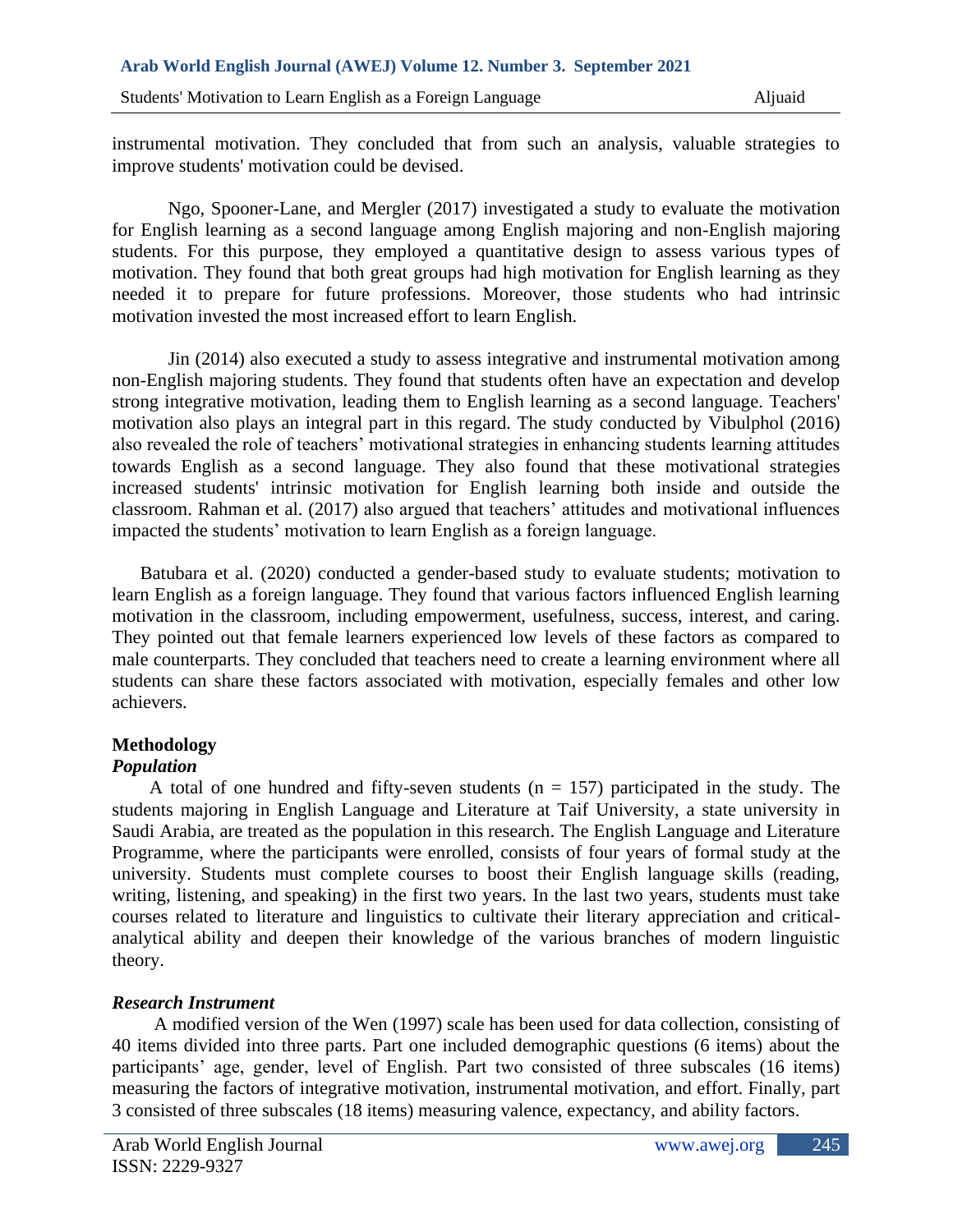### *Data Analysis*

This study employed Gardner and Lambert's (1959) integrative and instrumental concepts and an expectancy theory proposed by Wen (1997). Wen's theory suggests four motivational factors empower learners to learn a new language and stick with it. These are instrumentality, learning strategies and efforts expected to be undertaken by the student, intrinsic motivation, and abiding by the requirements. Expectancy refers to the possibility of being successful when undertaking a specific task.

The questionnaires filled by 157 English students were input and then analyzed using IBM SPSS software. It was double-checked after input and then checked by comparing minimum and maximum values for each variable with possible values according to the instrument used to ensure data input accuracy.

The mean values for each set of questions were calculated to create six composite scores for motivation subscales. The mean values were chosen instead of summing the answers for each scale as done in previous research (Shaaban & Ghaith, 2000). This is because they are more evident for interpretation as their minimum and maximum value fit the range of Likert scales used in separate questions building the scale (Table 1).

#### Table 1

| Scale name   | Items                                                                                   | Measurement           | Range      | Cronbach's<br>alpha |
|--------------|-----------------------------------------------------------------------------------------|-----------------------|------------|---------------------|
| Integrative  | information<br>Motivation<br>section.<br>Questions $1,2,3,4,6$                          | 7-point Likert scale  | $1$ to $7$ | .800                |
| Instrumental | Motivation<br>information<br>section.<br>Questions 5, 7, 8, 9, 10                       | 7-point Likert scale  | $1$ to $7$ | .833                |
| Effort       | Motivation<br>information<br>section.<br>Questions 11, 12, 13, 14, 15, 16               | 4-point ordinal scale | $1$ to $4$ | .632                |
| Valence      | Information on<br>learning<br>outcomes<br>section; Valence.<br>Questions 1,2,3,4,5,6    | 7-point Likert scale  | $1$ to $7$ | .873                |
| Expectancy   | Information on<br>learning<br>outcomes<br>section; Expectancy.<br>Questions 1,2,3,4,5,6 | 11 point Likert scale | 0 to 100   | .877                |
| Ability      | Information on<br>learning<br>outcomes<br>section; Ability.<br>Questions 1,2,3,4,5,6    | 11 point Likert scale | 0 to 100   | .890                |

*Motivation scales description*

The next issue in the data was several missing answers for some of the scales. For example, some of the respondents missed 1 to 2 answers in some of the scales. However, as these missing answers were not regular but occurred only in single questions, the mean values were still calculated. The main reason for this decision was the number of interviews included in further MANOVA after removing all cases with at least one missing answer in 34 motivation questions. As a result, all cases that did not get information about students' English level decreased by almost a third and reached only 109 respondents.

 Moreover, among these 109 respondents, only 6 had second English level, which was the lower border for MANOVA, applied for six subscales. Thus, the cases with single missing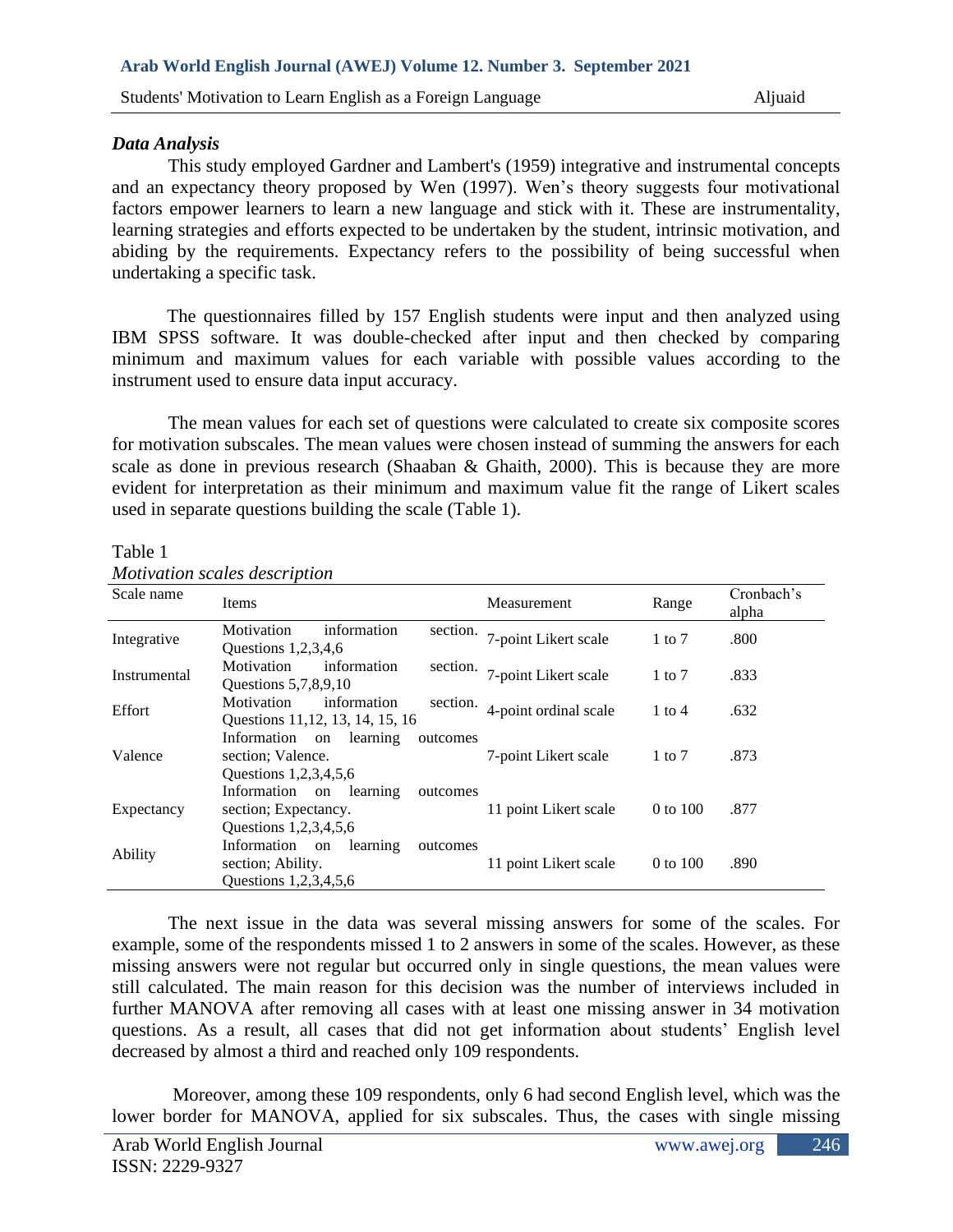answers on the motivation questions were included in the analysis. All 135 respondents who provided their level and did not miss any whole block of questions for the motivation subscale were included in the analysis.

The internal consistency of the motivation subscales was checked by calculating Cronbach's alpha (Table 1). The results (all  $\alpha > 0.8$  except effort subscale with  $\alpha = 0.632$ ) proved the high internal consistency of each subscale, which confirmed they were a reliable instrument to measure motivation to learn English.

A total score was calculated to receive an overall estimation of students' motivation to learn English. Considering that the motivation subscales were measured based on different Likert scales and therefore had different ranges, their values were first normalized to fit 0 to 1. Then six normalized scores for subscales summed up for each respondent resulted in a total motivation score with a theoretically possible range from a minimum value of 0 and a maximum value of 6.

Descriptive statistics were calculated for all motivation subscales, and the correlation analysis was applied to investigate the relationship between each pair of motivation subscales and the total motivation score. Pearson's correlation coefficients calculated for all subscales and total score provided information about the sign and strength of the relationship.

To compare the students' motivation with different levels of English, a multivariate analysis of variance (MANOVA) was performed using six motivation subscales as the dependent variable and English knowledge level as the independent variable. Before conducting MANOVA, the dependent variables were tested to correspond to the primary assumption of the analysis (Hair, Black, Babin, Anderson, & Tatham, 2006):

- There should not be any univariate and multivariate outliers in the dependent variables. The first can be checked by using a boxplot for each dependent variable within each independent variable group. The Mahalanobis distance can be observed and compared to the Chi-square distribution with degrees of freedom equal to the number of dependent variables to check for multivariate outliers.
- The dependent variables should be normally distributed for every level of the independent variable. This was tested using the Shapiro-Wilk test for normality.
- The dependent variables should have a significant but not too high correlation.
- The variance of dependent variables should be equal between the independent variable groups, which was tested using Leven's homogeneity of variance test.
- There should be homogeneity of variance-covariance matrices, which can be investigated by analyzing the results of Box's M test of equality of covariance.

Along with multivariate tests, univariate inferential statistics (ANOVA) evaluated the subscales between students with different English language levels. Wilks' Lambda values were used, followed by F-test values for ANOVA to test the statistical significance for MANOVA. The corresponding p-values of the test statistics were compared to the conventional significance level  $\alpha$  = .05. The null hypothesis of equality of values was rejected if p < .05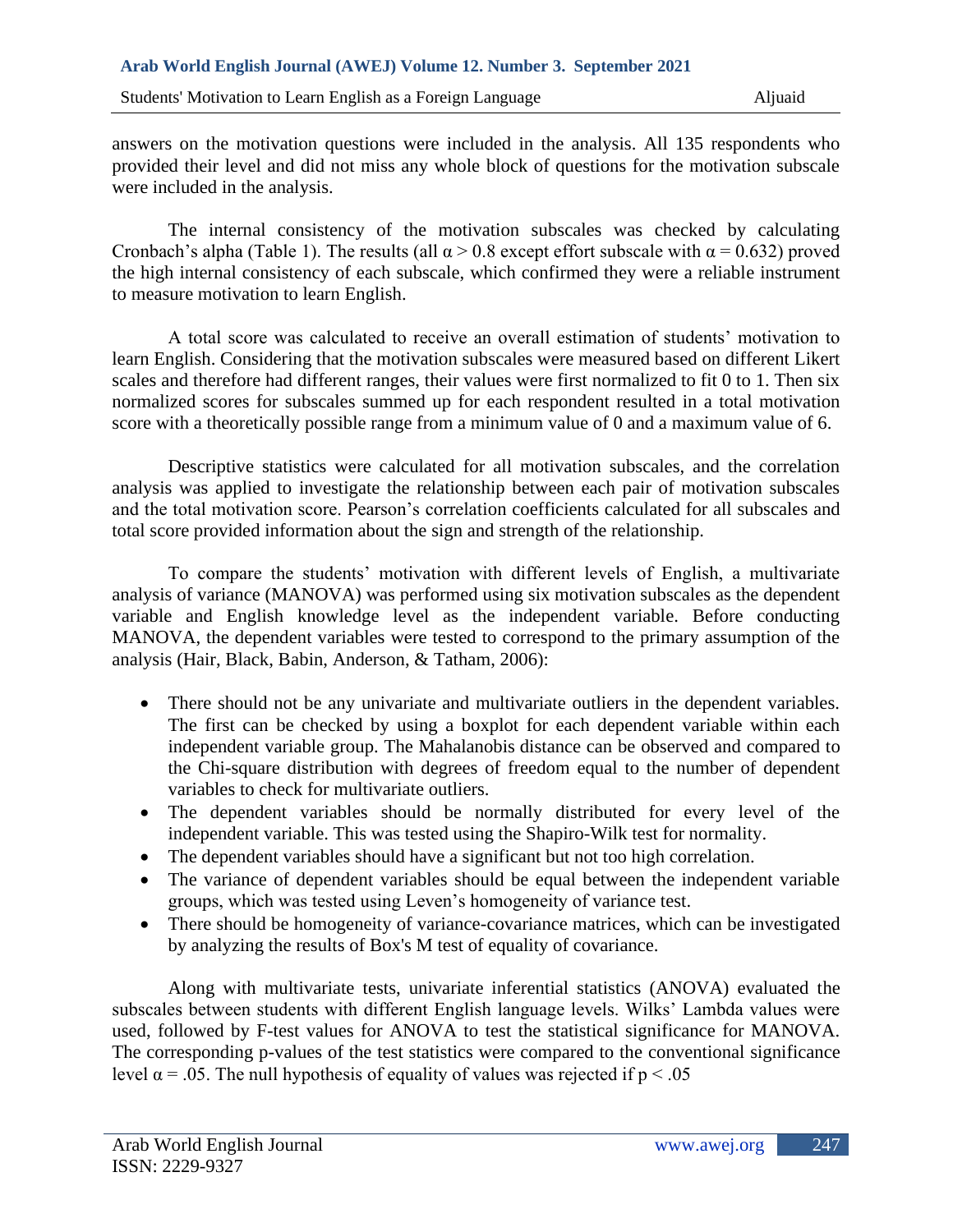#### **Results**

One hundred fifty-seven respondents participated in the study and provided their answers. However, a perceptible share of them missed the first part of the questionnaire about their sociodemographic characteristics. Thus participants' descriptive statistic was obtained for only 135 respondents (Table 2). Furthermore, although almost all of the respondents were females ( $n =$ 131, 97.0%), the age of the participants who shared this data ( $n = 111$ ) ranged from 18 to 38 years old with a mean age of  $21.7$  (SD = 2.2) and a median of 22 years old.

Over half of the participants were in their fourth year of English learning  $(n = 72, 52.9\%)$ . The groups of first- and third-year students were almost equal, around a fifth of the sample ( $n =$ 28, 20.6% and  $n = 25$ , 18.2%), and the share of those who were in their second year was the lowest with only 11 participants (8.1%).

The share of those who provided information about their major was relatively low  $(n =$ 43, 27.4%), and the most frequent answers among these respondents were English ( $n = 24$ , 55.8%) and English literature ( $n = 13, 30.2$ %). All respondents except one mentioned Arabic as their first language and English as their first foreign language. Table 2

| Participants' descriptive statistics |                    |     |       |  |  |  |  |
|--------------------------------------|--------------------|-----|-------|--|--|--|--|
|                                      |                    | n   | $\%$  |  |  |  |  |
| Gender                               | Male               | 4   | 3.0%  |  |  |  |  |
|                                      | Female             | 131 | 97.0% |  |  |  |  |
| Age                                  | $<$ 22 y.o.        | 53  | 47.7% |  |  |  |  |
|                                      | $\geq$ 22 y.o.     | 58  | 52.3% |  |  |  |  |
|                                      | 1                  | 28  | 20.6% |  |  |  |  |
| Level                                | 2                  | 11  | 8.1%  |  |  |  |  |
|                                      | 3                  | 25  | 18.4% |  |  |  |  |
|                                      | 4                  | 72  | 52.9% |  |  |  |  |
|                                      | English            | 24  | 55.8% |  |  |  |  |
| Major                                | English literature | 13  | 30.2% |  |  |  |  |
|                                      | Other              | 6   | 14.0% |  |  |  |  |

The mean scores of motivation subscales and their standard deviations compared between different English levels are presented in Table 3. According to the results, the mean scores are higher than possible scale midpoints for all motivation subscales. However, there was no noticeable trend in changing motivational subscales and total scale scores; thus, only further MANOVA analysis could answer whether there was a significant difference in the students' motivation with different English levels.

Table 3

*Descriptive Statistics for motivation subscales by level of English*

| Variable               | Total<br>М | SD  | Level 1<br>M | SD   | Level 2<br>М | <b>SD</b> | Level 3<br>M | SD   | Level 4<br>M | SD   |
|------------------------|------------|-----|--------------|------|--------------|-----------|--------------|------|--------------|------|
| Integrative<br>$(1-7)$ | 5.03       | .30 | 4.91         | 1.37 | 4.47         | .22       | 4.94         | 1.24 | 5.35         | . 26 |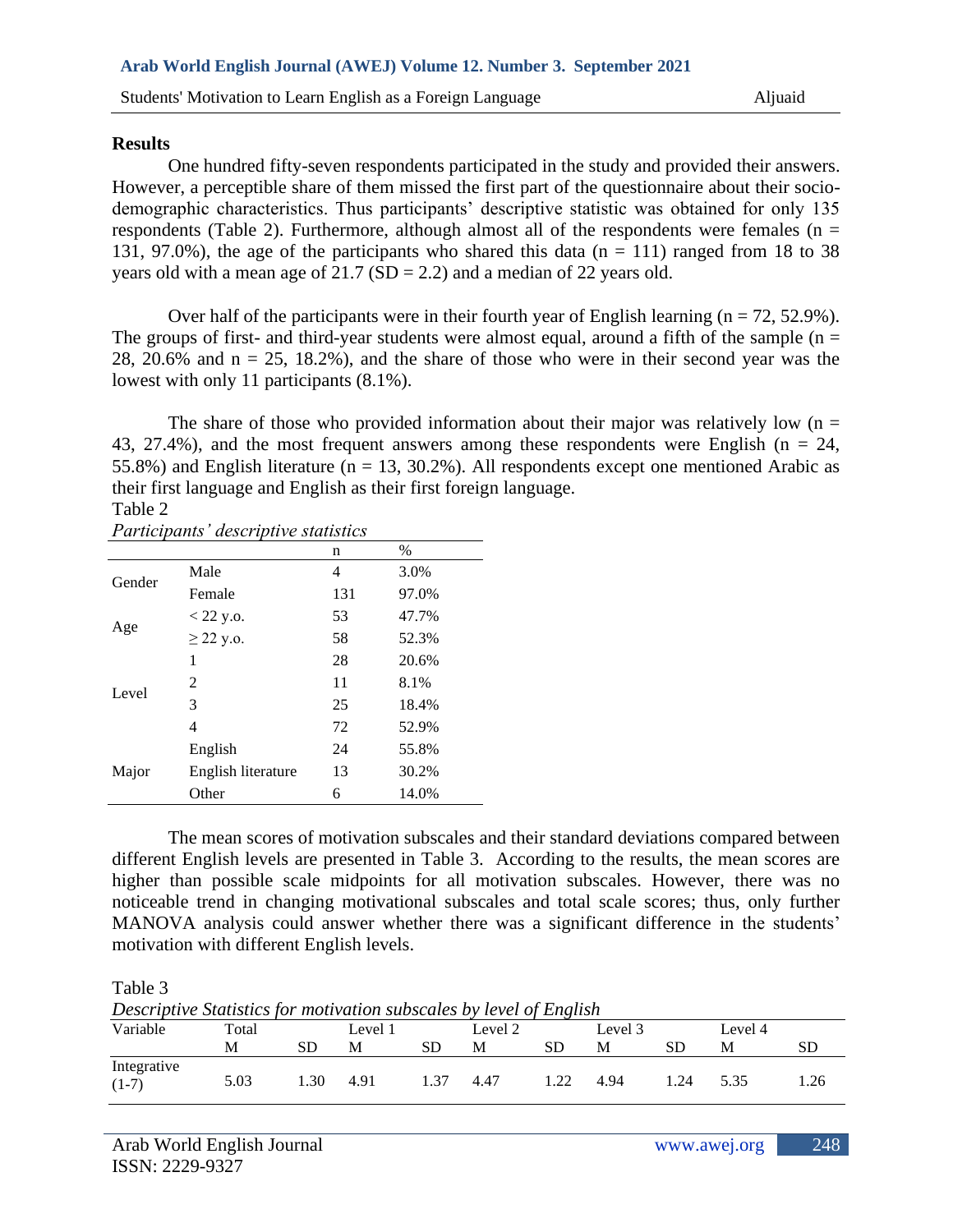|  |  |  |  |  |  | Arab World English Journal (AWEJ) Volume 12. Number 3. September 2021 |
|--|--|--|--|--|--|-----------------------------------------------------------------------|
|--|--|--|--|--|--|-----------------------------------------------------------------------|

| Students' Motivation to Learn English as a Foreign Language |       |       |       |       |       |       |       |       | Aljuaid |       |
|-------------------------------------------------------------|-------|-------|-------|-------|-------|-------|-------|-------|---------|-------|
| Instrumental<br>$(1-7)$                                     | 5.35  | 1.44  | 5.36  | 1.33  | 4.93  | 1.69  | 5.53  | 1.58  | 5.38    | 1.50  |
| Effort<br>$(1-4)$                                           | 2.76  | 0.59  | 2.73  | 0.58  | 2.63  | 0.45  | 2.67  | 0.67  | 2.89    | 0.55  |
| Valence<br>$(1-7)$                                          | 5.04  | 1.39  | 4.67  | 1.24  | 4.78  | 1.33  | 5.02  | 1.41  | 5.29    | 1.49  |
| Expectancy<br>$(0-100)$                                     | 63.10 | 18.45 | 61.52 | 16.85 | 63.33 | 15.55 | 60.15 | 19.91 | 65.67   | 18.31 |
| Ability<br>$(0-100)$                                        | 64.25 | 19.91 | 59.75 | 21.22 | 57.12 | 19.18 | 62.20 | 20.37 | 69.46   | 18.20 |
| Total<br>$(0-6)$                                            | 3.94  | 1.00  | 3.78  | 1.00  | 3.61  | 0.93  | 3.86  | 1.04  | 4.17    | 0.99  |

As the motivation subscales were measured based on different Likert scales, they were normalized to the 0-1 range to get the ability to compare motivation aspects with each other (Figure 1). The results showed that among research participants instrumental motivation is the highest ( $M = 0.73$ ,  $SD = 0.25$ ) followed by integrative motivation ( $M = 0.68$ ,  $SD = 0.22$ ) and valence ( $M = 0.68$ ,  $SD = 0.24$ ). Then comes the pair of motivation aspects: students' expectancy and ability levels ( $M = 0.64$ ,  $SD = 0.18$  and  $M = 0.65$ ,  $SD = 0.20$  correspondingly). The lowest motivation among respondents was measured for their effort  $(M = 0.60, SD = 0.19)$ . A pairedsamples t-test was performed for each pair of motivation subscales to check the difference in mean values. According to the test results, the value for the instrumental subscale was significantly higher than all the others, valence and integrative mean scores differed significantly from the effort, expectancy, and ability, and the last two were significantly higher than effort.





The correlation analysis performed for motivational subscales and the total score scale (Table 4) revealed that all the subscales are significantly  $(p < .01)$  moderately positively correlated to each other  $(r = .427 \text{ to } .742)$ . Thus, the results prove that using MANOVA for overall motivation comparison between students with different English levels is appropriate. The highest correlations were between Integrative, Instrumental, and Valence subscales (all  $r > 0.6$ ) and between expectancy and ability subscales  $(r = .742)$ .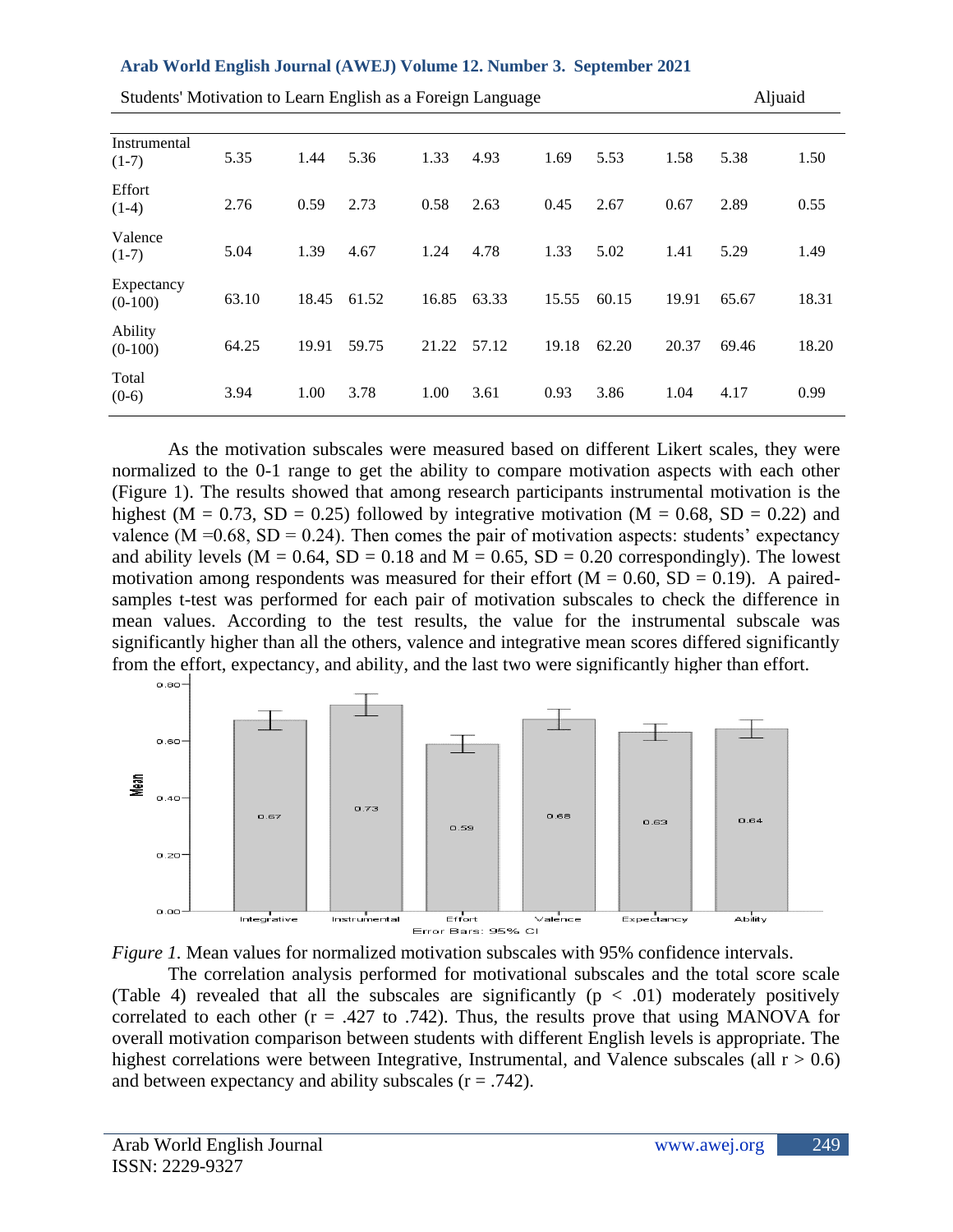Students' Motivation to Learn English as a Foreign Language Aljuaid

The relationship of separate subscales to the total motivation score were overall similar (with  $r = .708$  to  $r = .841$ , all  $p < 0.01$ ). Valence and Integrative subscale were strongly correlated to total score than effort, which showed the lowest correlation among all the subscales. Table 4

*Motivation subscales intercorrelations*

| 1. Integrative  |          |                   |                                   |          |       |        |
|-----------------|----------|-------------------|-----------------------------------|----------|-------|--------|
| 2. Instrumental | $.653**$ |                   |                                   |          |       |        |
| 3. Effort       | .499**   | $.463**$          |                                   |          |       |        |
| 4. Valence      | $.656**$ | $.690**$ $.474**$ |                                   |          |       |        |
| 5. Expectancy   | $.527**$ | $.507**$ .503**   |                                   | $.600**$ |       |        |
| 6. Ability      | $.530**$ | $.427**$          | .497**                            | $.528**$ | 742** |        |
| 7. Total        | $.819**$ |                   | $.804***$ . 708** . 841** . 802** |          |       | .769** |
|                 |          |                   |                                   |          |       |        |

Note:  $* p < .05$ ,  $** p < .01$ 

Based on the participants' demographic information only independent variable that could be used for MANOVA was the level of English, as all the others did not provide big enough group sizes to run an analysis for six dependent variables.

Before running MANOVA, the dependent variables, motivation subscales' scores, were checked to fit the test's assumptions. Next, the univariate outliers were tested by constructing a boxplot for each variable within each group of English language levels. The boxplots were inspected for values greater than 1.5 box length from the edge of the box. There were only six outliers detected. All of them were checked for misprints and then included in the analysis as none of the outliers exceeded the 1.5 interquartile distance. There were no multivariate outliers in the data, as the highest value of Mahalanobis distance was lower than the critical value for six dependent variables ( $p < 0.001$ ).

The normality of the distribution of the dependent variables within each level of independent variables was assessed by the Shapiro-Wilk test (Table 5). It revealed that most distributions were normal except the fourth level English group, where Integrative, Instrumental, Effort, and Valence subscales did not match the normal distribution. Nevertheless, according to (Hair et al., 2006), the MANOVA procedure is relatively robust to violate the normality assumption if the sample size is big enough. Therefore, when running MANOVA on a nonnormally distributed date, special attention should be paid to Box's M test, which can be affected.

Table 5

| <i>NOTMAILLY LESIS for Motivation subscales by level of English</i> |                   |      |                   |      |             |         |                   |      |  |
|---------------------------------------------------------------------|-------------------|------|-------------------|------|-------------|---------|-------------------|------|--|
|                                                                     | Level 1           |      | Level 2           |      | Level 3     |         | Level 4           |      |  |
| Subscale name                                                       | $(df = 28)$       |      | $(df = 11)$       |      | $(df = 25)$ |         | $(df = 71)$       |      |  |
|                                                                     | Statistic p-value |      | Statistic p-value |      | Statistic   | p-value | Statistic p-value |      |  |
| 1. Integrative                                                      | 0.954             | .245 | 0.926             | .375 | 0.973       | .729    | 0.942             | .003 |  |
| 2. Instrumental 0.911                                               |                   | .021 | 0.930             | .409 | 0.839       | .001    | 0.866             | .000 |  |

*Normality tests for motivation subscales by level of English*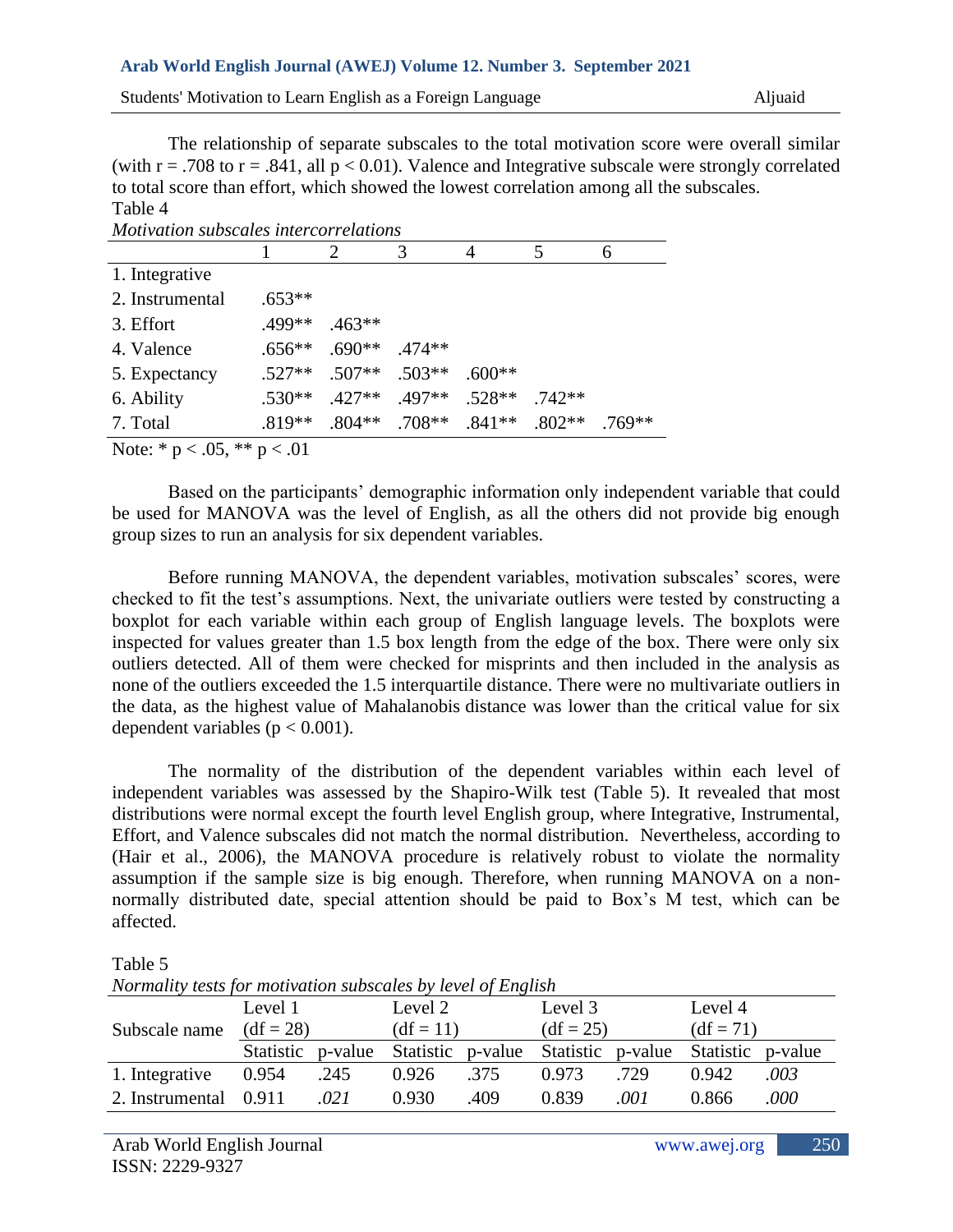| Students' Motivation to Learn English as a Foreign Language |       | Aljuaid |       |      |       |      |       |          |  |
|-------------------------------------------------------------|-------|---------|-------|------|-------|------|-------|----------|--|
|                                                             |       |         |       |      |       |      |       |          |  |
| 3. Effort                                                   | 0.931 | .064    | 0.889 | .136 | 0.976 | .797 | 0.964 | .037     |  |
| 4. Valence                                                  | 0.988 | .980    | 0.860 | .057 | 0.918 | .046 | 0.899 | $.000\,$ |  |
| 5. Expectancy                                               | 0.990 | .995    | 0.949 | .627 | 0.956 | .346 | 0.980 | .300     |  |
| 6. Ability                                                  | 0.960 | .341    | 0.926 | .376 | 0.937 | .124 | 0.969 | .071     |  |

 $S_{\text{L}}$  Motivation to Learn English as a Foreign Language Aljuaid Aljuaid Aljuaid Aljuaid Aljuaid Aljuaid Aljuaid Aljuaid Aljuaid Aljuaid Aljuaid Aljuaid Aljuaid Aljuaid Aljuaid Aljuaid Aljuaid Aljuaid Aljuaid Aljuaid A

Note:  $p$ -values  $< 0.05$  are marked italic

Levene's test for homogeneity of variance showed equal variance among all dependent variables (all  $p > 0.1$ ). There was also a homogeneity of variance-covariances matrices as proved by Box's equality test of covariance matrices  $(p = .449)$ .

As the dependent variables fit most of the assumptions of MANOVA, the test was performed, and the results can be interpreted without danger of increasing Type 1 error.

## *MANOVA results*

According to MANOVA, there were no significant differences in students' motivation to learn the English language between four groups of students according to their English knowledge level (Wilk's  $\lambda = 0.827$ , F (18,357) = 1.379, p = .139).

Furthermore, the univariate analysis performed for each of the subscales (Table 6) showed results well corresponding to multivariate analysis with only ability being statistically significantly different between four levels of English knowledge ( $F(3,131) = 2.730$ ,  $p = .047$ ). Nevertheless, the p-value of the test was on the border of being insignificant, so these results should be treated with particular caution, especially taking into account that the assumption of the MANOVA was not fully satisfied.

|                 |       |   | Error $df$ | p-value |
|-----------------|-------|---|------------|---------|
| 1. Integrative  | 2.297 |   | 131        | .081    |
| 2. Instrumental | 0.429 | 3 | 131        | .732    |
| 3. Effort       | 1.833 | 3 | 131        | .144    |
| 4. Valence      | 1.640 | 3 | 131        | .183    |
| 5. Expectancy   | 0.734 | 3 | 131        | .533    |
| 6. Ability      | 2.730 |   | 131        | .047    |

Table 6 *Univariate ANOVA for motivation subscales by the level of English*

One limitation of the current research was the relatively small number of students with the first, third, and especially second level of English knowledge. Small sample size can affect the multivariate analysis of variance and lead to an increased probability of type 2 error, i.e., the difference that could be diagnosed as statistically significant, resulting in insignificance due to low sample size. The participants were grouped into two groups with English levels lower than four and English levels equal to four to check whether the low sample size for the level 2 group of students  $(n = 11)$  has affected the analysis results. The size of the received groups was large enough and similar (n = 64, 47.1% for merged group of level 1 through 3 and  $n = 72$ , 52.9% for the level 4 group) as most of the assumptions were tested before only normality and homogeneity of variance and variance-covariance matrixes needed to be checked within new groups. The normality tests for the level 4 group remained the same as in table 5, and for the merged level 1-3 group, the distribution of the Instrumental subscale violated the assumption (p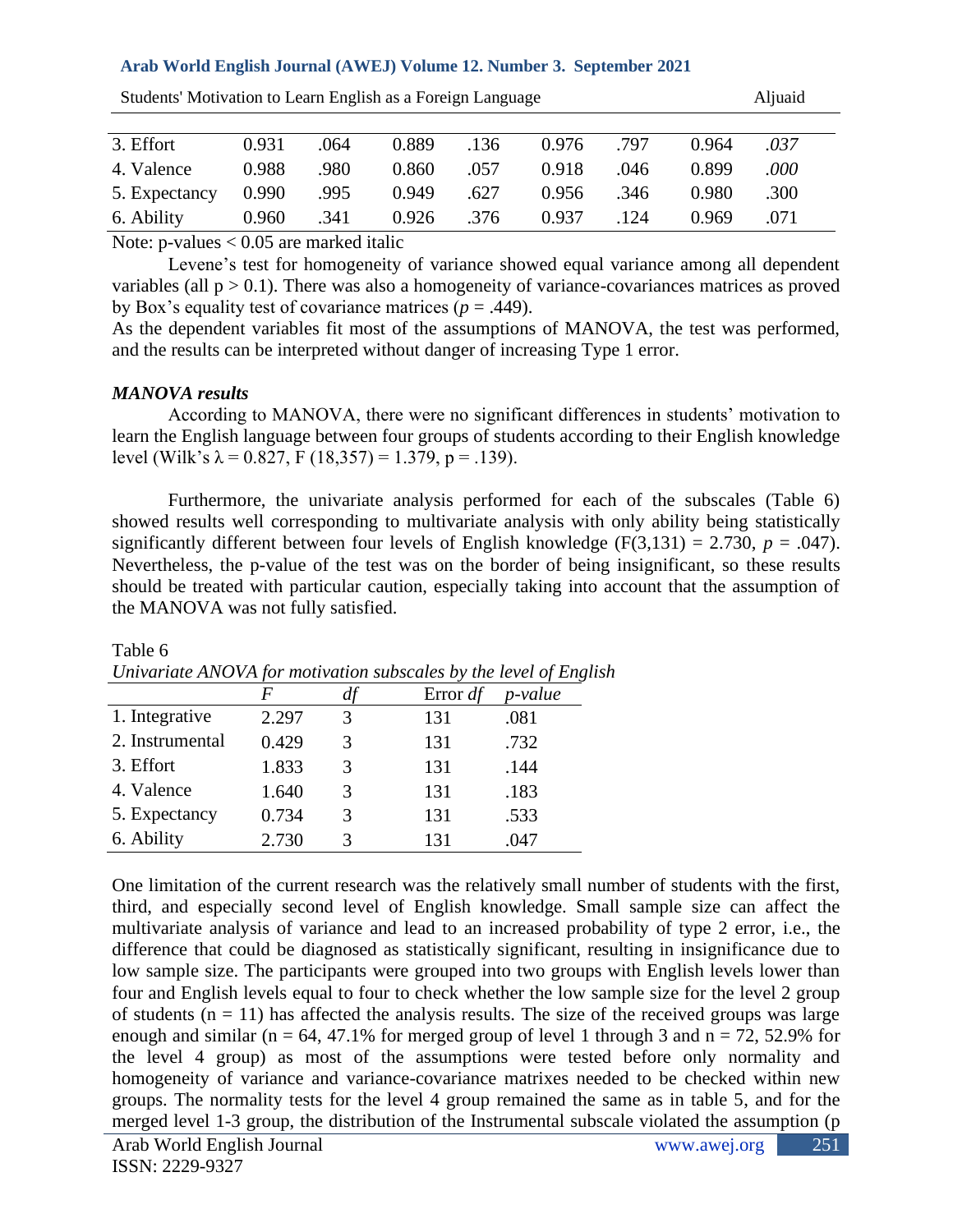$< 0.01$ ). Levene's test of homogeneity of variance and Box's test of homogeneity of variancecovariance matrixes showed insignificant ( $p > .05$ ) results. Therefore, there is proof that the assumption of equal variance is met. Thus, the MANOVA can be used for the grouped level of English knowledge too.

The analysis results showed a significant difference in students' motivation of the first three levels compared to level 4 (Wilk's  $\lambda = 0.881$ , F (6,128) = 2.873, p = .012). The effect size is measured by  $\eta^2$ , which indicates the proportion of dependent variable variation accounted for by an effect of the independent variable when all factors are fixed. According to Ferguson (2009) the proposed effect size borderlines suggestions for  $\eta^2$  are:  $\eta^2 = .04$  is a recommended minimum for social sciences,  $\eta^2 = .25$  indicates moderate effect and  $\eta^2 = .64$  accounts for a strong effect. The current MANOVA had  $\eta^2 = .119$ , which is higher than the minimum but still low to gain a moderate effect.

A follow-up univariate analysis compared the mean scores of separate motivation subscales between two groups of students. It showed that Integrative motivation and Effort, Valence, and Ability differ significantly between students of the first three levels of English knowledge compared to their counterparts who have reached the highest (fourth) level (Table 7). However, the motivation level of the students in the fourth level in English is significantly higher in terms of their intention to use English knowledge to integrate into the English-speaking world, their valence to receive better understanding, their readiness to provide more effort in studying, and their estimation of the ability to master English language.

|                 | Levels 1-3 |           | Level 4 | $\boldsymbol{F}$ |       |    | Error | p-value |
|-----------------|------------|-----------|---------|------------------|-------|----|-------|---------|
|                 | M          | <i>SD</i> | M       | <i>SD</i>        |       | df | df    |         |
| 1. Integrative  | 4.84       | 1.29      | 5.35    | 1.26             | 5.784 |    | 133   | .018    |
| 2. Instrumental | 5.35       | 1.49      | 5.38    | 1.50             | 0.047 |    | 133   | .829    |
| 3. Effort       | 2.69       | 0.59      | 2.89    | 0.55             | 5.297 |    | 133   | .023    |
| 4. Valence      | 4.82       | 1.31      | 5.29    | 1.49             | 4.116 |    | 133   | .044    |
| 5. Expectancy   | 61.30      | 17.67     | 65.67   | 18.31            | 1.986 |    | 133   | .161    |
| 6. Ability      | 60.26      | 20.31     | 69.46   | 18.20            | 7.714 |    | 133   | .006    |

#### Table 7 *Univariate ANOVA for motivation subscales by the level of English*

# **Discussion**

The main purpose of this study was to investigate the interrelatedness of motivation factors to learn English as a foreign language and the difference between students belonging to various socio-demographic groups. The analysis was performed among English as first foreign language students of different levels studying English and English literature as their major at the university. The main variables initially thought to be compared gender, age, and English as first language proficiency. However, while collecting the data, it revealed that most of the participants were female; all of them mentioned Arabic as their native language and had English as their first foreign language. Therefore, English proficiency level was the only characteristic available for comparative analysis.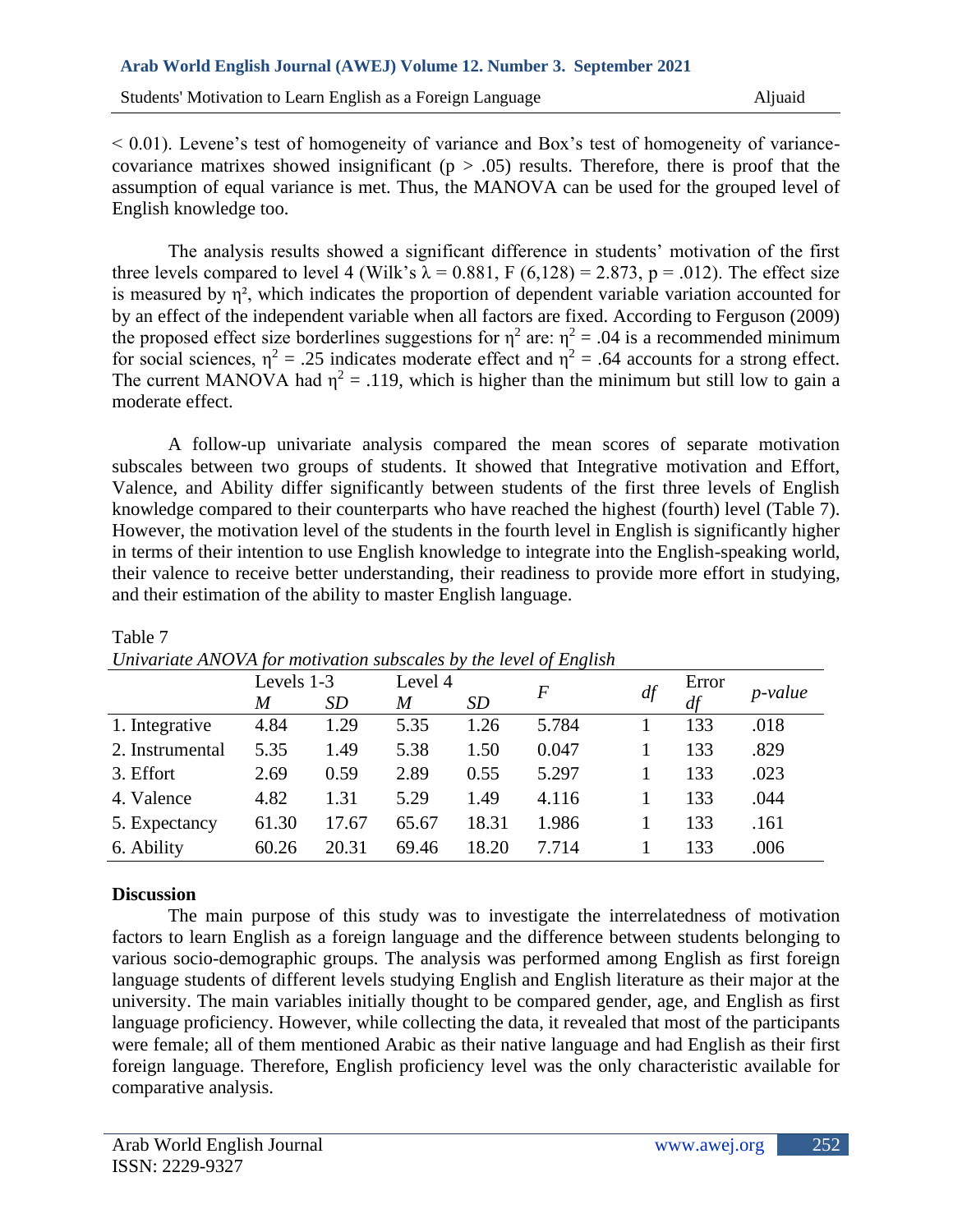Students' Motivation to Learn English as a Foreign Language Aljuaid

The overall level of students' motivation was relatively high; the mean value of the overall composite motivation score calculated based on normalized values for the motivation subscale was higher than average ( $M = 3.94$  on a scale from 0 to 6). The instrumental motivation was the highest among the students, followed by integrative motivation and valence.

The interrelatedness of six motivation subscales (integrative motivation, instrumental motivation, effort, valence, expectancy, and ability) was estimated. Meanwhile, correlation analysis showed that all motivation subscales are significantly related. Furthermore, their relatedness to overall motivation is similar (Pearson's r varied from a minimum of 0.708 for effort subscale to a maximum of 0.841 for valence). These results state that all motivation factors play a significant role in overall students' motivation to learn English. Therefore, all of them should be taken into account when working with students in the class.

These results of correlation analysis do not fully correspond to previous research (Shaaban & Ghaith, 2000), where only student's expectancy to achieve goals in learning English and their estimation of personal ability to reach these goals occurred to be highly  $(r > 0.9)$ correlated to overall motivation. The main reason for this difference is in the way of calculating the overall motivation scale. The current study calculated the scores based on the sum of normalized scores for six subscales. In contrast, Shaaban & Ghaith (2000) summarized the raw scores, and thus the 100-point scale used to measure participants' expectancy and ability showed the highest correlation with overall motivation score.

All motivation subscales appeared to be significantly interrelated, but some showed a higher value of correlation coefficient. So instrumental, integrative motivation, and valence appeared to be a group of three highly  $(r > 0.65)$  interrelated motivation factors. This result corresponds to the work of (Belmechri & Hummel, 1998; Dörnyei, 1990), stating that integrative and instrumental motivation can overlap in some zones. For example, when students learn EFL to further integrate into a professional community or are motivated by their desire to travel, their motivation can be treated both as Integration and Instrumental. Learning English is a necessary instrument to communicate with people worldwide. As Kormos and Csizér (2008) mentioned, when analyzing instrumental and integrative motivation, one needs to consider the unique position of the English language compared to all other languages as being a global one (Crystal, 2003). Thus, knowledge of English has been separated from the cultures and countries where it is a native language. The valence subscale measuring the personal importance of instrumental and integrative motives confirms the previous discussion is highly correlated to both subscales and indirectly having a high internal consistency value. Thus, this indicates that the scale items can be merged and used to measure one whole motivation factor. The next pair of highly related subscales were expectancy and ability ( $r = 0.742$ ). This result follows previous research of Shaaban & Ghaith (2000) and states the consistency of participants' motivation in terms of correspondence of their expectations to their current level of English proficiency.

The following research question was to compare the motivation between students of different English language levels. Due to the relatively low sample size of third-level students, the MANOVA analysis was performed twice for the 4-point variable of English language level and a grouped one consisting of two groups: levels below fourth vs. the fourth-level. The difference in students' motivation between four levels of English language proficiency was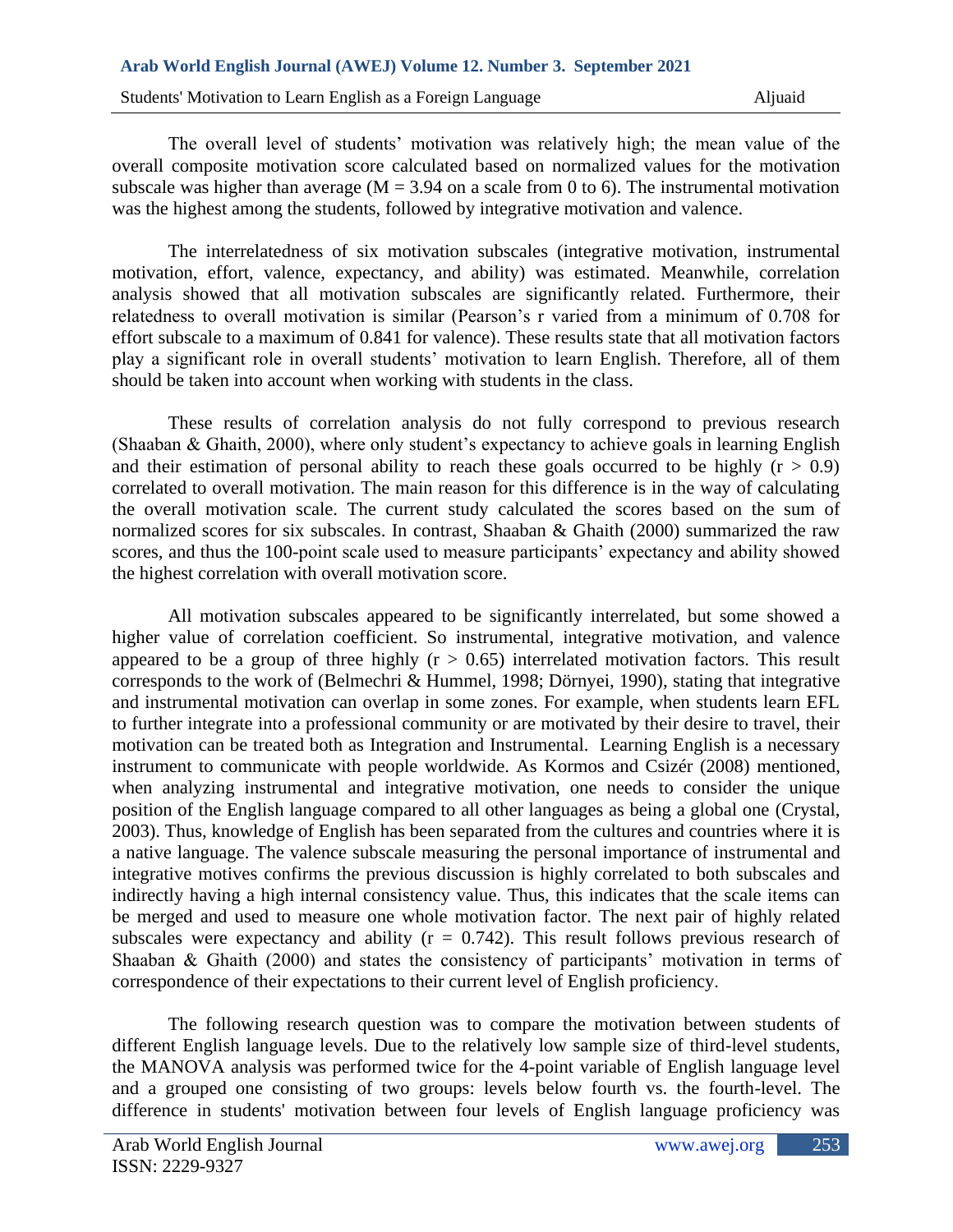insignificant; however, when using a grouped variable of English level, there was a statistically significant difference in the motivation of students who already reached the fourth level of English and not. Furthermore, these results were similar to previous research (Shaaban & Ghaith, 2000; Vijchulata & Lee, 1985) in terms of indicating there was a difference in students' motivation. Furthermore, the motivation subscales that significantly differed as assessed by univariate analysis were similar to the results of Shaaban & Ghaith (2000): Integrative motivation, effort, and valence were revealed as statistically significantly different between students of two EFL levels, and ability was significantly different estimated in current research. The usage of the grouped variable can cause the last finding to measure EFL proficiency, where the first group of students consisted of three levels from 1 to 3. Therefore, there were students whose level of English differed much from the second group of 4<sup>th</sup> level students. Remarkably, the sign of motivation difference did not match the one mentioned in Shaaban & Ghaith's (2000) research. In contrast, it complied with other research results (Janati & Marzban, 2014; Lee & Oh, 2011; Vijchulata & Lee, 1985) and stated, the motivation was higher among students with a higher level of English proficiency.

One of the limitations of the current study was the unequal sample size of different levels of English proficiency and especially a low number of third-level students. This was one of the main reasons to conduct analysis based on merged 1-3 level group, which did not allow investigating the specific difference between these students.

### **Conclusion**

Based on the results of the study, it can be concluded that the motivation measured by modified Wen (1997) instrument consisting of six motivation subscales provides a good evaluation of student's motivation in learning English as a foreign language presents the ability to analyze overall motivation level and significant aspects simultaneously.

Students' valence, along with instrumental and integrative motivation proved to be the main contributors to an overall increase in motivation, which corresponds to previous research in motivation to learn a foreign language. Therefore, when working on the programs dedicated to increasing students' overall motivation and orientation to learn English, English teachers can use these results and provide corresponding focus to their programs.

The difference in motivation level between students of different English proficiency levels could be investigated in further research, overcoming the main limitation of the current survey – the low sample size for some group levels.

### **Declaration of conflicting interests**

The author has no conflicts of interest to declare.

### **About the author**

**Dr. Hind Aljuaid** is currently an assistant professor of Applied Linguistics in the Foreign Languages Department at Taif University, Saudi Arabia. Aljuaid has obtained her PhD from Griffith University, Australia in 2015, an MA in Applied linguistics from Griffith University, Australia in 2010. Dr. Aljuaid research interests include language learning strategies, the studies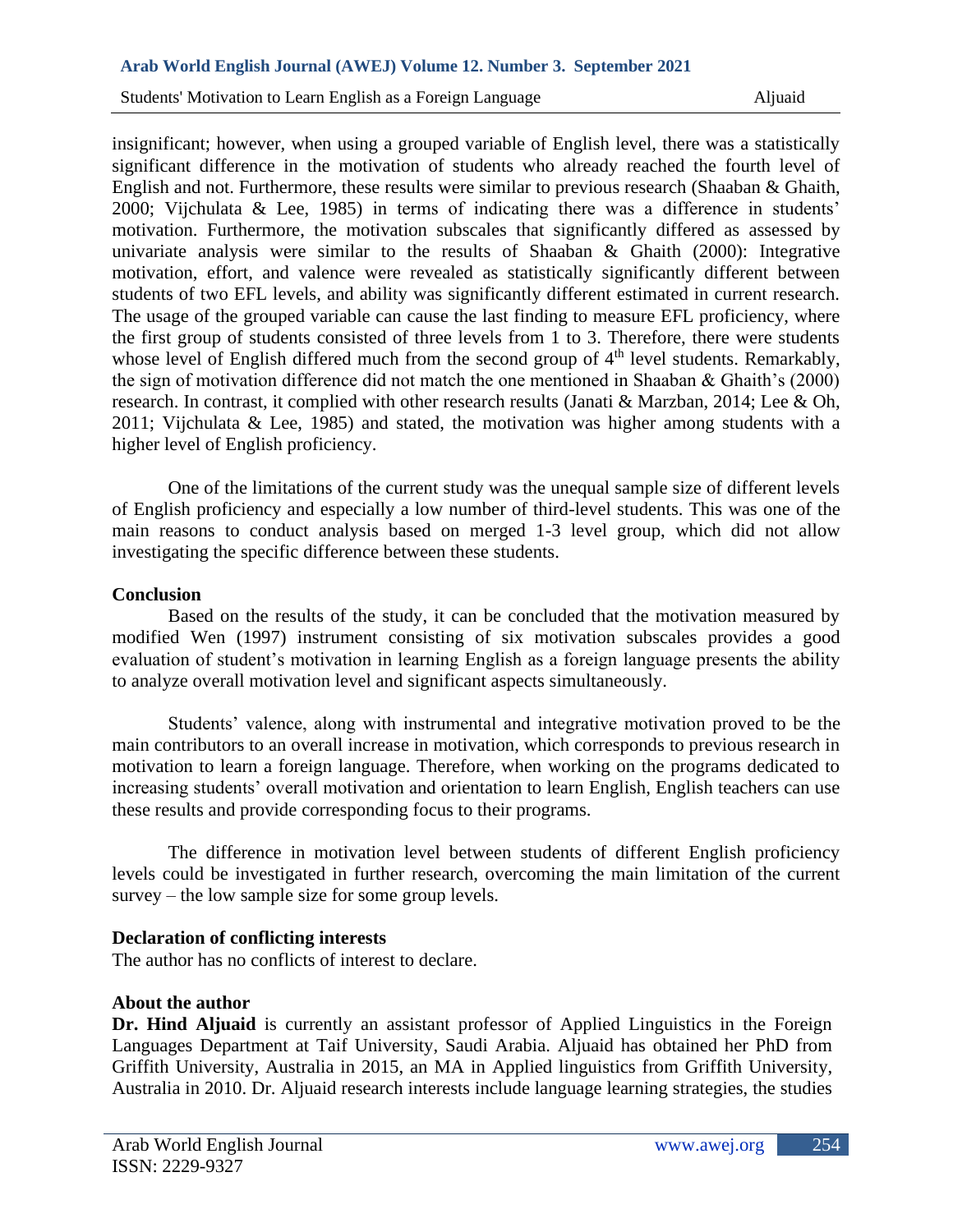of English language learners, and English language learning and teaching in an EFL context. ORCID: [https://orcid.org/0000-0001-6528-1235](https://emea01.safelinks.protection.outlook.com/?url=https%3A%2F%2Forcid.org%2F0000-0001-6528-1235&data=04%7C01%7C%7C16d073ac5f0a4d2ffbd008d8fcd0fa75%7C84df9e7fe9f640afb435aaaaaaaaaaaa%7C1%7C0%7C637537321763171494%7CUnknown%7CTWFpbGZsb3d8eyJWIjoiMC4wLjAwMDAiLCJQIjoiV2luMzIiLCJBTiI6Ik1haWwiLCJXVCI6Mn0%3D%7C1000&sdata=%2F2PK8vIoP2e9kseWAEDvCt0RbwMH8%2FDIoSye%2FnLlD7I%3D&reserved=0)

# **References**

- Anjomshoa, L., & Sadighi, F. (2015). The importance of motivation in second language acquisition. *International Journal on Studies in English Language and Literature (IJSELL), 3*(2), 126-137.
- Au, S. Y. (1988). A critical appraisal of Gardner's social-psychological theory of secondlanguage (L2) learning. *Language learning, 38*(1), 75-99.
- Batubara, F., Derin, T., Putri, N. S., & Yudar, R. S. (2020). Five Factors Influencing the Students' Motivation to Learn English as a Foreign Language: A Closer Look into Montessori Classroom Environment. *REiLA: Journal of Research and Innovation in Language, 2*(2), 76-84.
- Belmechri, F., & Hummel, K. (1998). Orientations and motivation in the acquisition of English as a second language among high school students in Quebec City. *Language learning, 48*(2), 219-244.
- Claro, J. (2016). Japanese first-year engineering students' motivation to learn English. *Studies of Human Science, 12*, 67-105.
- Crystal, D. (2003). *English as a global language*: Ernst Klett Sprachen.
- Dörnyei, Z. (1990). Conceptualizing motivation in foreign‐language learning. *Language learning, 40*(1), 45-78.
- Ferguson, C.F. (2009). An effect size primer: a guide for clinicians and researchers. *Professional* 
	- *Psychology: Research and Practice 40*(5): 532-538.
- Gardner, R. C., & Lambert, W. E. (1959). Motivational variables in second-language acquisition. *Canadian Journal of Psychology/Revue canadienne de psychologie, 13*(4), 266.
- Hair, J. F., Black, W. C., Babin, B. J., Anderson, R. E., & Tatham, R. (2006). Multivariate data analysis. Uppersaddle River: NJ: Pearson Prentice Hall.
- Janati, M., & Marzban, A. (2014). The Relationship between Iranian EFL learners' motivation and their English proficiency level. *Journal of Studies in Learning and Teaching English, 2*(6), 65-79.
- Jin, M. (2014). A case study of non-English major college students' motivation in English language learning. *Open journal of modern linguistics, 4*(02), 252.
- Kormos, J., & Csizér, K. (2008). Age-related differences in the motivation of learning English as a foreign language: Attitudes, selves, and motivated learning behavior. *Language learning, 58*(2), 327-355.
- Lee, E.-H., & Oh, H. J. (2011). Relationship between motivation and proficiency improvement. *Linguistic Research, 28*(2), 405-430.
- Nawaz, H., Amin, M., & Tatla, I. A. (2015). Factors Affecting Students' Motivation Level to Learn English as a Second Language in the Pakistani University Context. *Journal of Research & Reflections in Education (JRRE), 9*(2).
- Ngo, H., Spooner-Lane, R., & Mergler, A. (2017). A comparison of motivation to learn English between English major and non-English major students in a Vietnamese university. *Innovation in Language Learning and Teaching, 11*(2), 188-202.